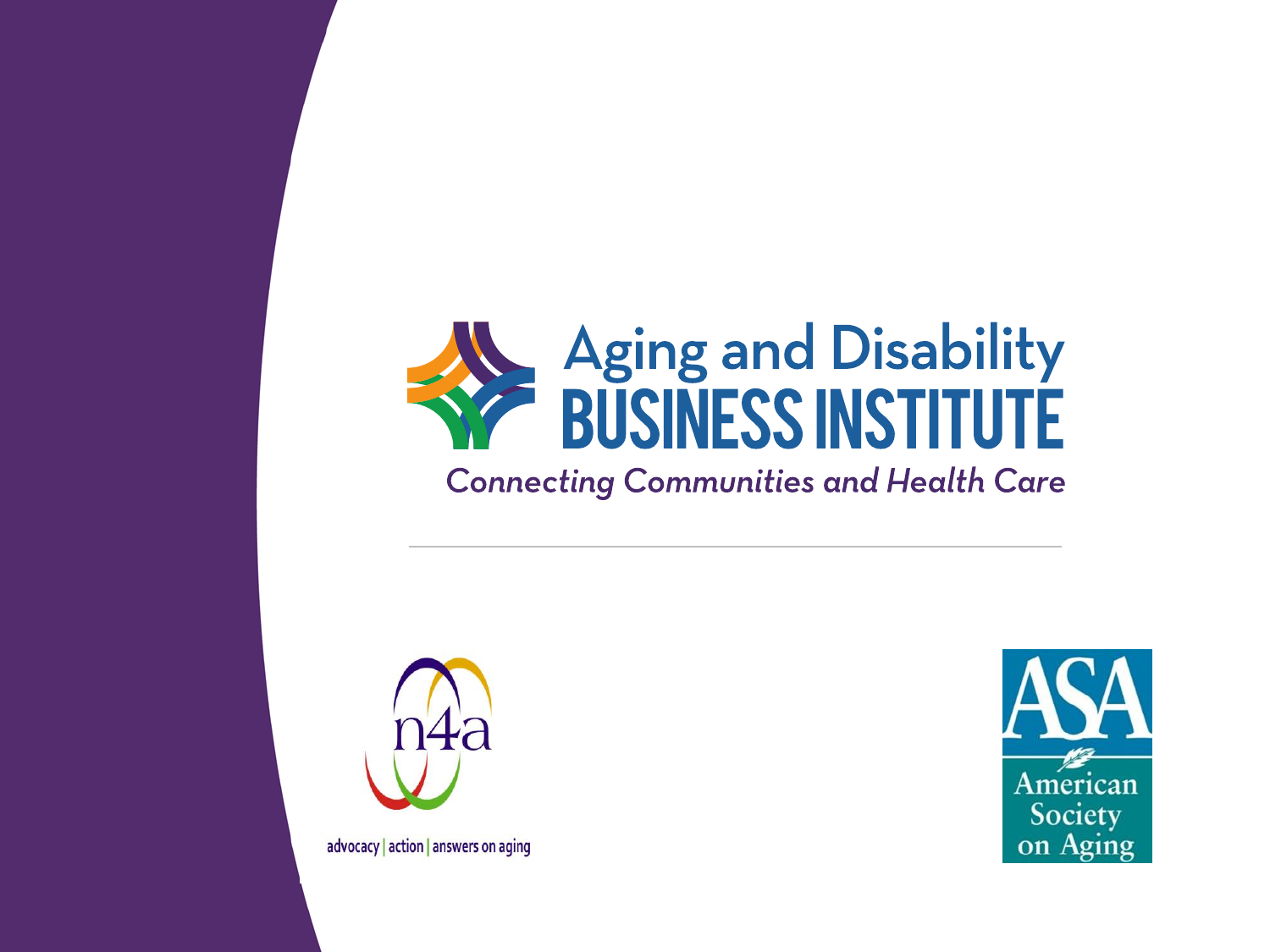**Introducing the How to Guide for Marketing CIL Services to Health Plans and Payers**

Part of the Aging and Disability Business Institute Series- a collaboration of n4a, ASA, ILRU and the National Center for Aging and **Disability** 

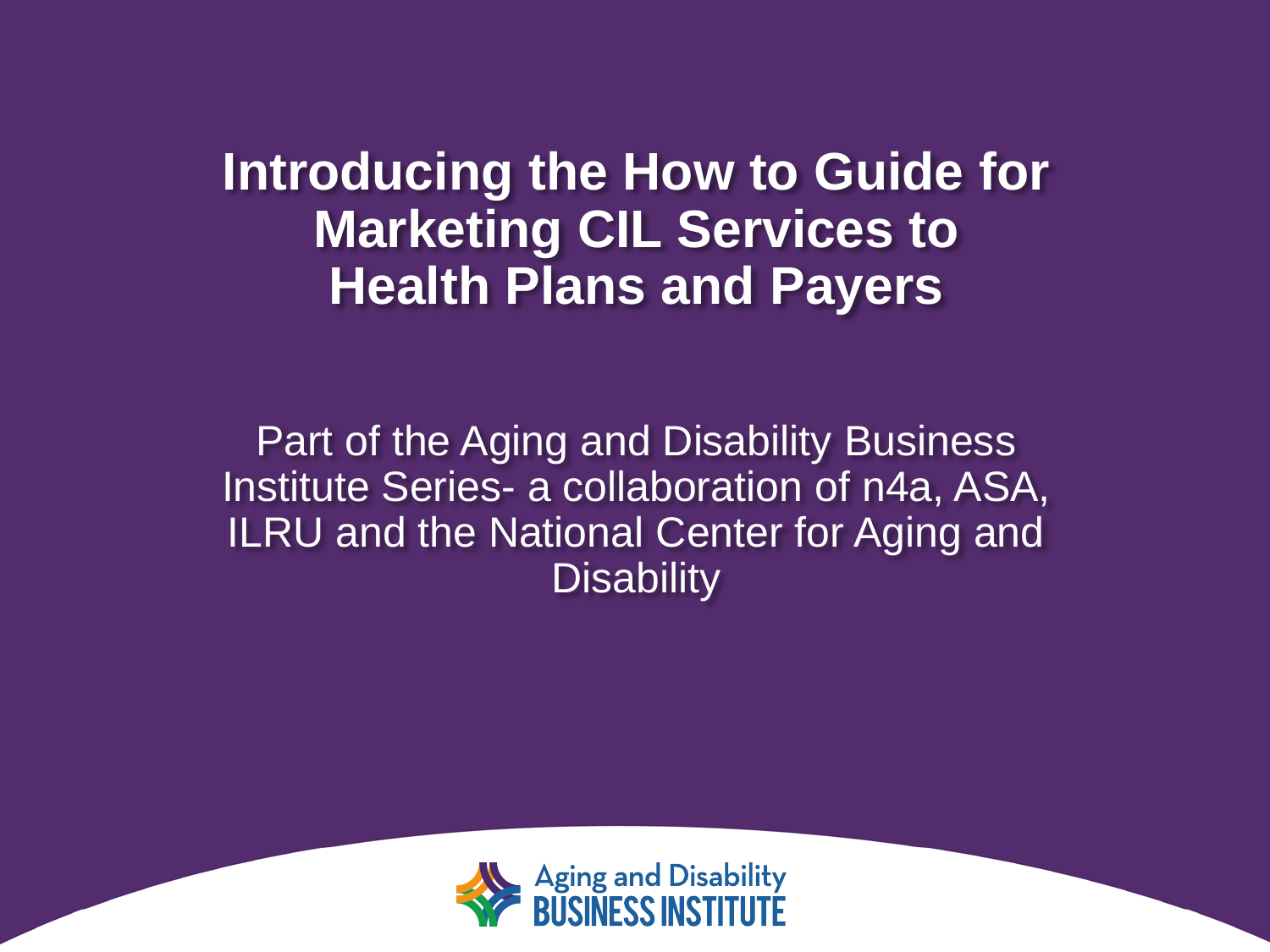#### **The "Business Institute"**

The mission of the Aging and Disability Business Institute (Business Institute) is to successfully build and strengthen partnerships between communitybased organizations (CBOs) and the health care system so older adults and people with disabilities will have access to services and supports that will enable them to live with dignity and independence in their homes and communities as long as possible.

[www.n4a.org/businessinstitute](http://www.n4a.org/businessinstitute)

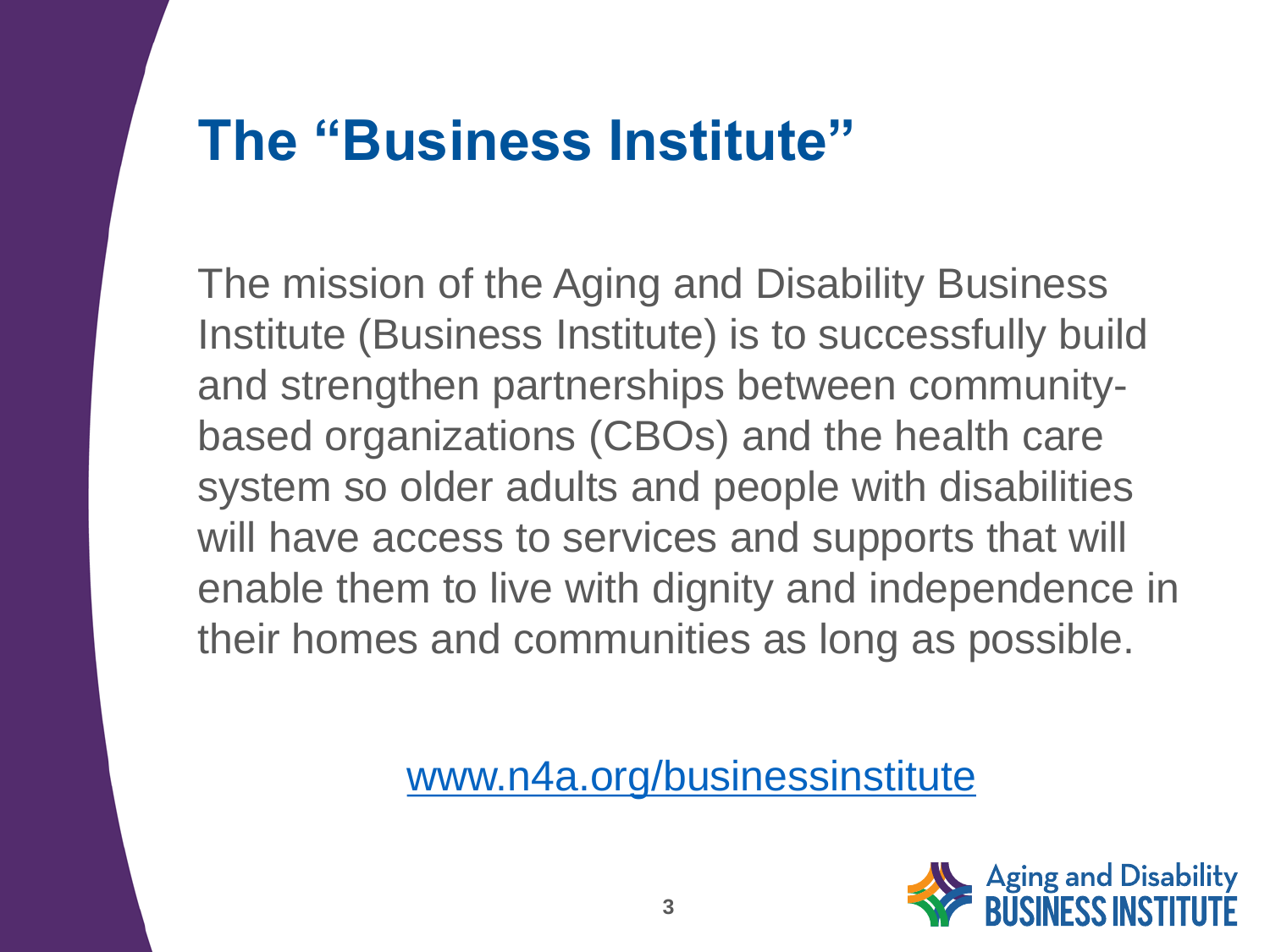#### **Partners and Funders**

#### **Partners:**

- National Association of Area Agencies on Aging
- Independent Living Research Utilization/National Center for Aging and Disability
- American Society on Aging
- Partners in Care Foundation
- Elder Services of the Merrimack Valley/Healthy Living Center of Excellence

#### **Funders:**

- Administration for Community Living
- The John A. Hartford Foundation
- The SCAN Foundation
- The Gary and Mary West Foundation
- The Colorado Health Foundation
- The Marin Community Foundation

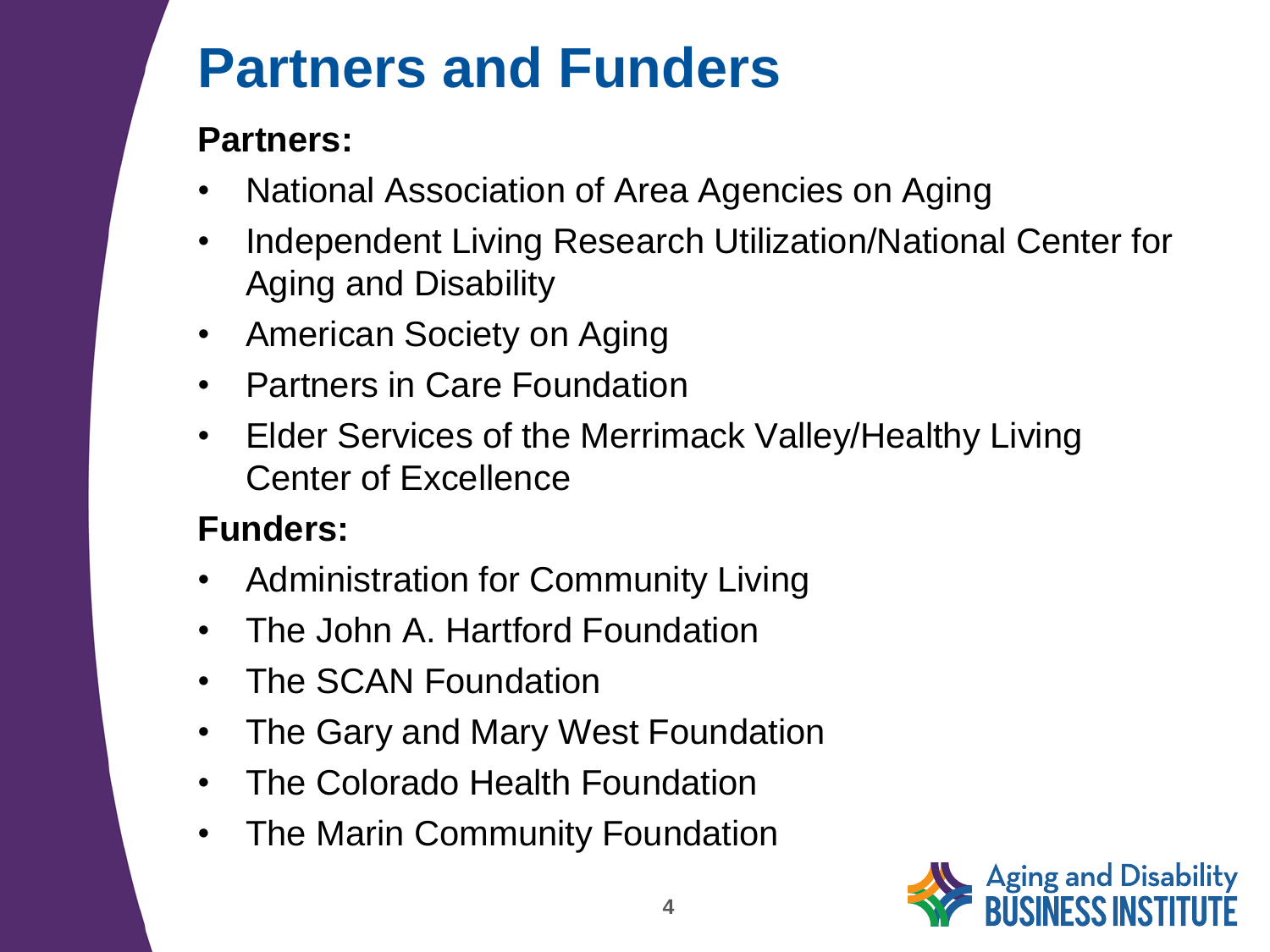#### **Meet the Presenters**

- **Richard Petty**  Director, National Center for Aging and Disability at TIRR & Co-Director, Independent Living Research Utilization (ILRU) at TIRR
- **Jennifer Morgan**  Aging and Disability Program Manager, Center for Persons with Disabilities at Utah State University
- **Brooke Curtis**  Training and Technical Assistance Specialist, ILRU at TIRR
- **Patricia Yeager**  CEO, The Independence Center
- **Orion Bell**  President & CEO, CICOA Aging & In-Home Solutions



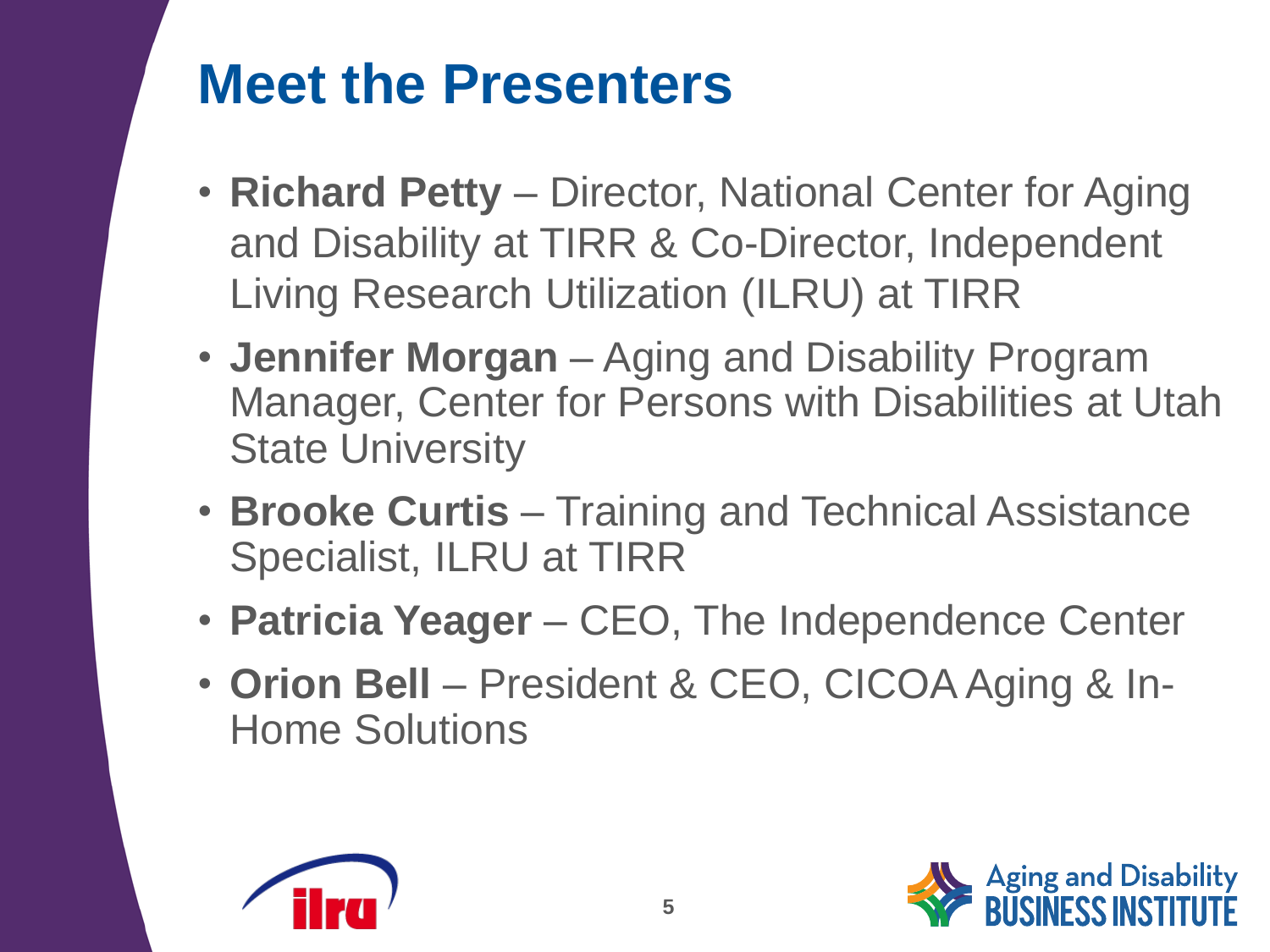## **Learning Objectives**

- Introduce leaders of Centers for Independent Living (CILs) and other independent living stakeholders to the "How to" guide.
- Provide a succinct high-level overview of health plans and health payers and how they can work with and benefit CILs and other CBOs.
- Provide a list of initial steps to prepare to work with health plans and payers including necessary organizational shifts.
- Highlight the linkages between core services and additional services offered by CILs and services purchased by health plans and payers and discuss the importance of marketing services to health plans and payers.



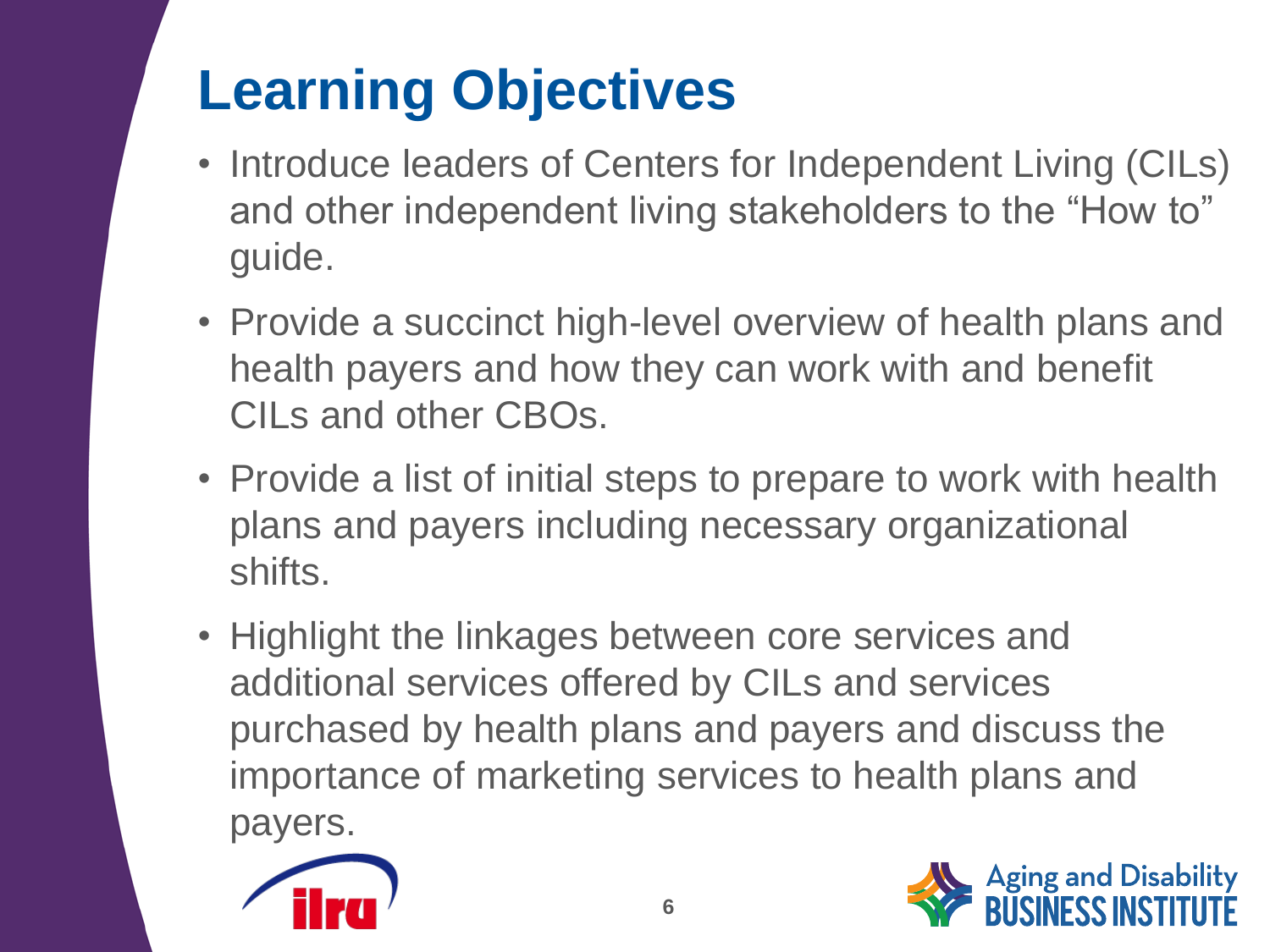#### **Introduction to the "How to" Guide**

- The guide has been developed by ILRU and the National Center for Aging and Disability as part of the Aging and Disability Business Institute
- Live web document that will be updated with more resources over time. There will also be future webinars featuring other CILs and CBOs
- Includes perspectives from organizations who first succeeded in marketing to health plans and payers
- Purpose is to provide easy to follow steps that prepare CILs and CBOs to work with health plans
- Help you identify services that are financially supported by health plans and payers



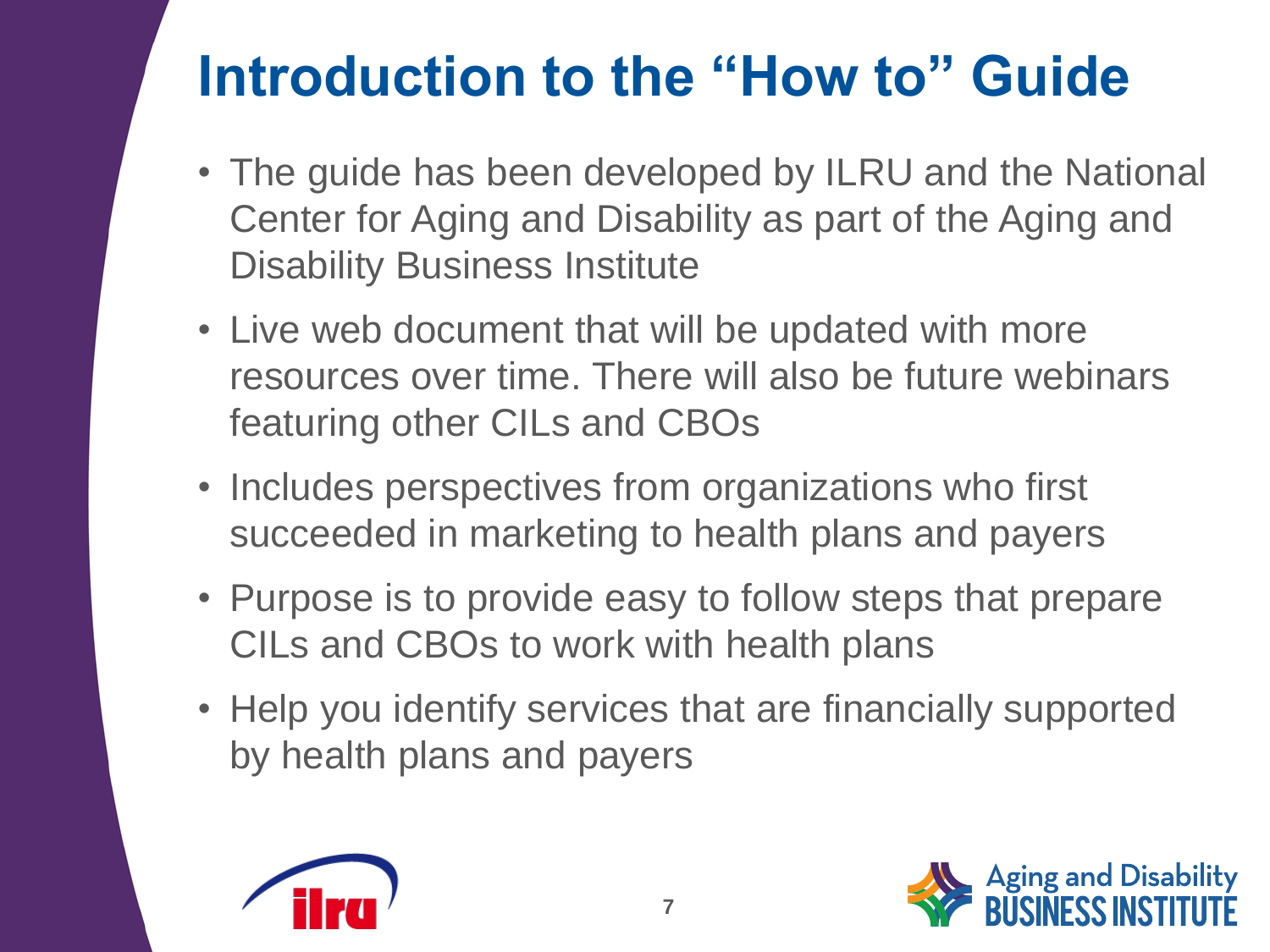#### **You are the Consumer Direction and Community Service Experts!**

- Capability to assist individuals with securing the services and supports that will assist them in living in the community
- Relationships with other community organizations and are embedded in the community
- Positive reputation in the community for providing effective services
- Years of knowledge and expertise in navigating services



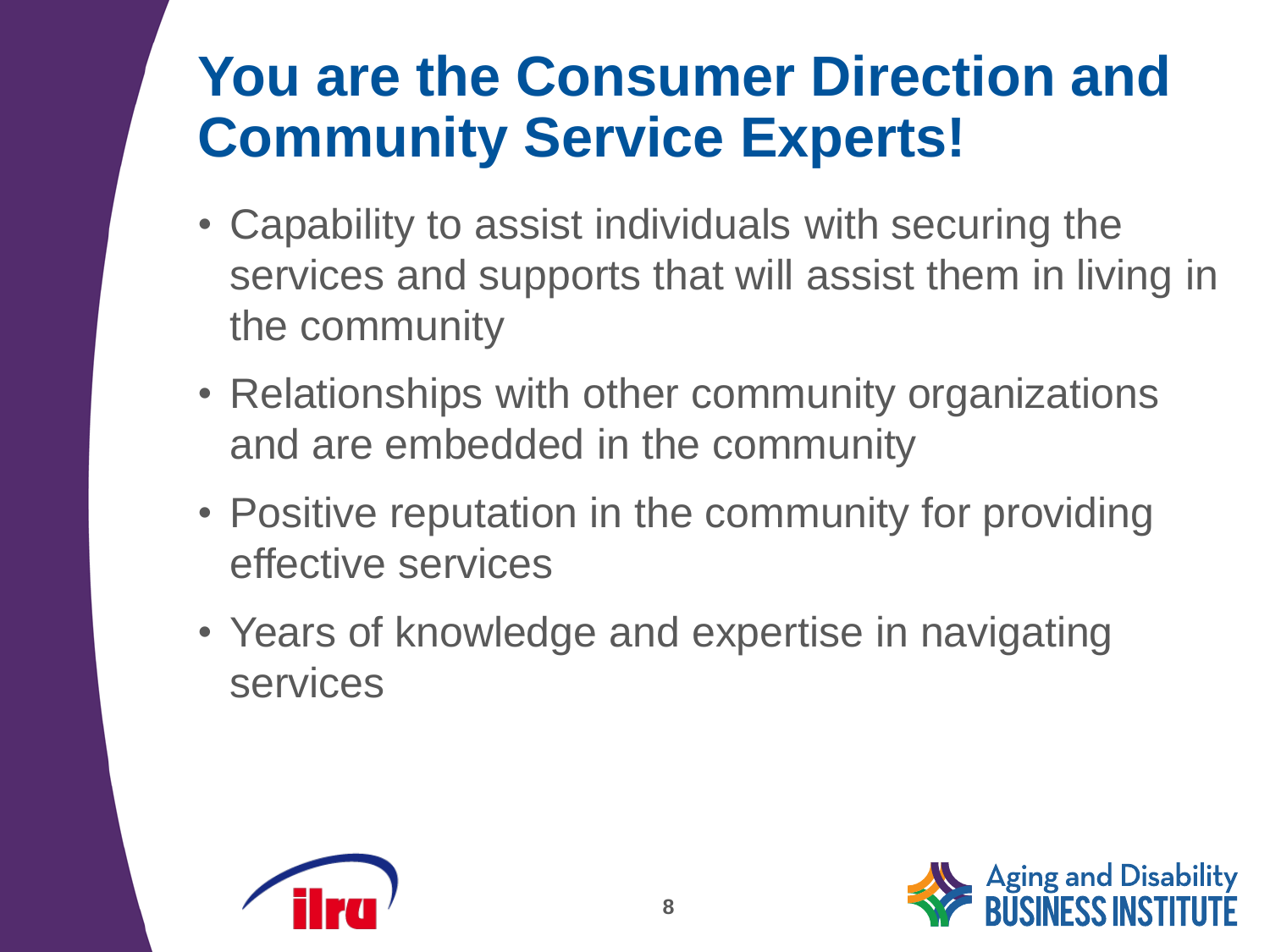#### **Who are health plans and payers?**

- Medicaid Managed Care Organizations
- Accountable Care Organizations
- Hospital or Health Systems
- VA Medical Centers
- Medicare/Medicaid Duals Plans
- State Medicaid Agencies
- Commercial Health Insurance Plans



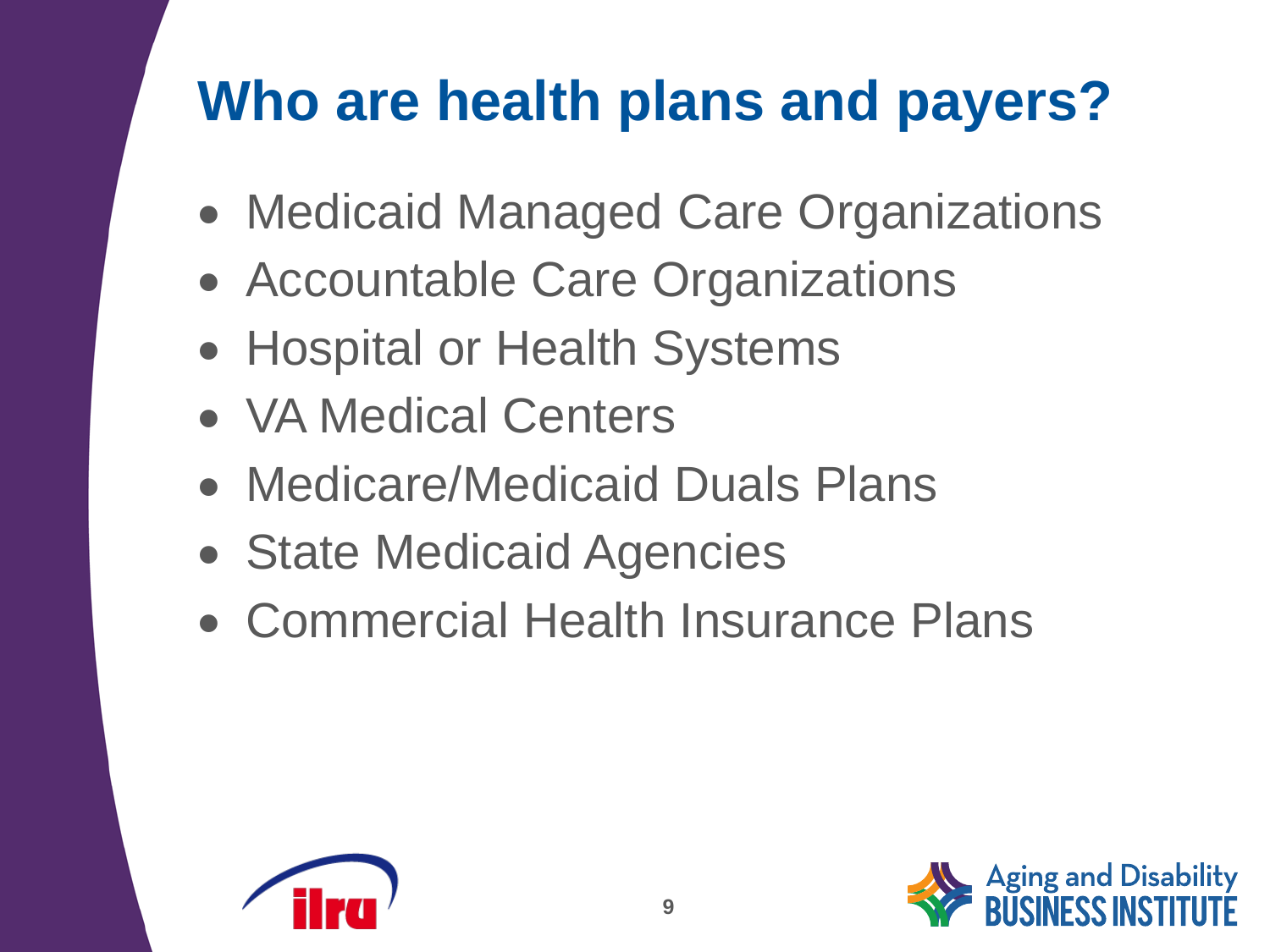#### **How Health Plans Work with CILs and CBOs**

- Driven to improve health outcomes particularly focused on the social determinants of health (SDoH)
- SDoH are "conditions in the places where people live, learn, work and play affect a wide range of health risks and outcomes".
- Provide financial support or reimbursement for services
- Contract for one or more services from CILs and CBOs



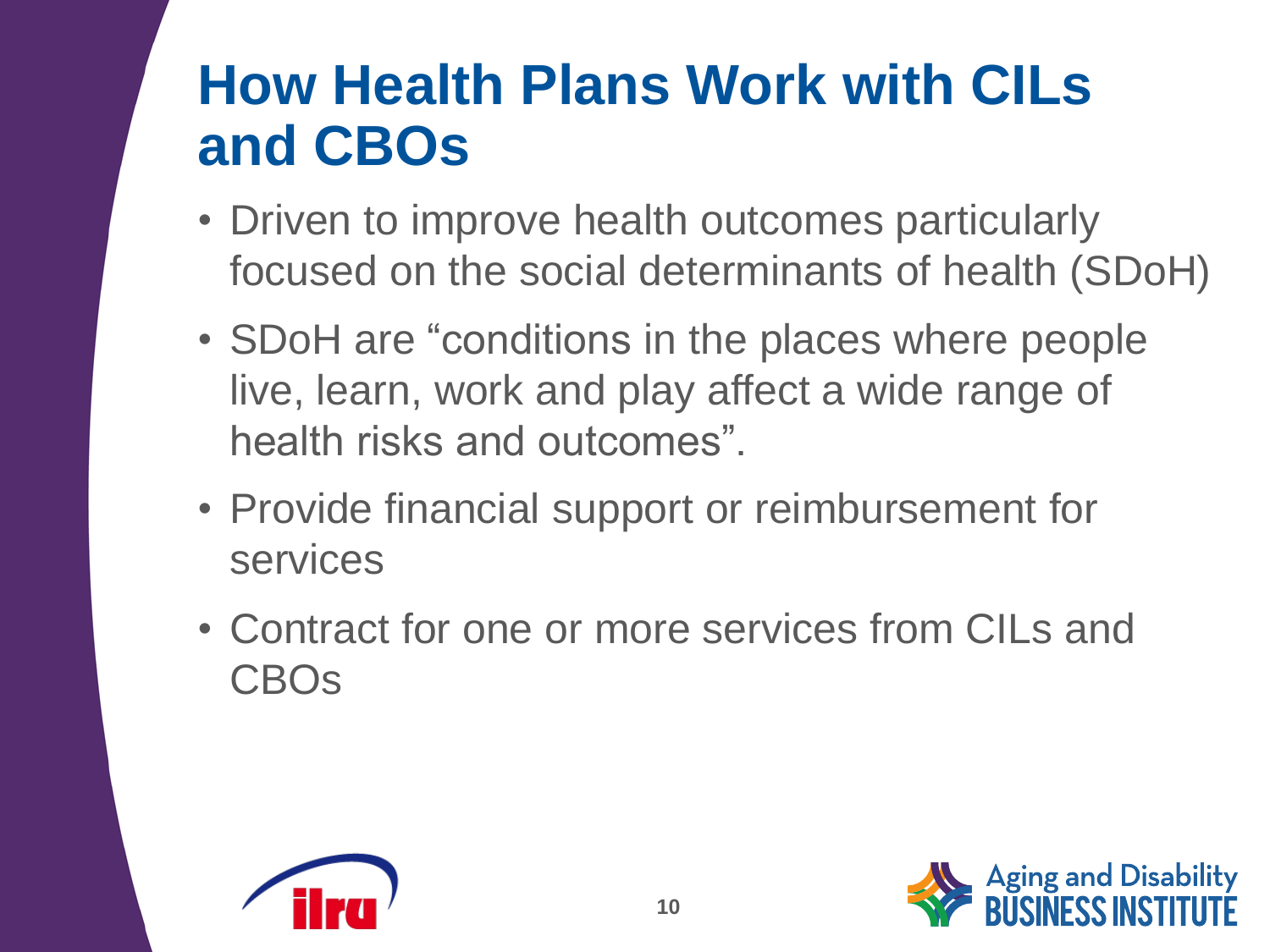#### **How Health Plans Work with CILs and CBOs, cont'd**

"We found the Director of our local hospital's Inpatient Rehabilitation Unit who was interested in what we were trying to do. He also needed a better process for transitioning people out of the hospital successfully. He became a board member and our biggest cheerleader."

**-Patricia Yeager**



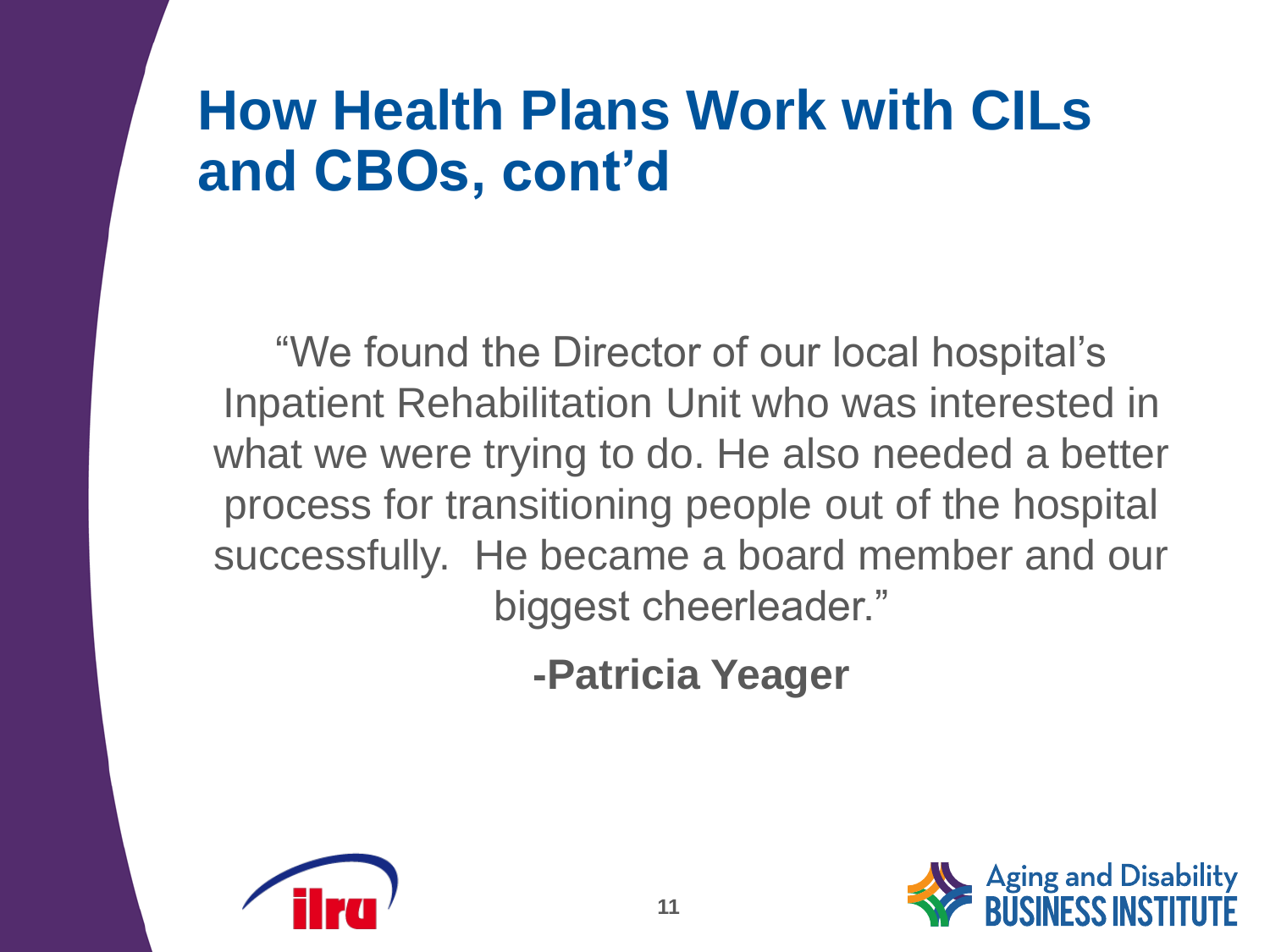#### **Examples of Linkage Between your Services and Services Purchased by Health Plans and Payers**

- Independent Living Skills Training and Peer Counseling services can encompass health promotion programs that address issues such as Chronic Disease Self-Management (Chronic Conditions, Chronic Pain, Diabetes) and Living Well with a Disability
- Assistive Technology and Durable Medical Equipment (DME) is a great value and many DME companies are leaving the market
- Case management is a key service purchased



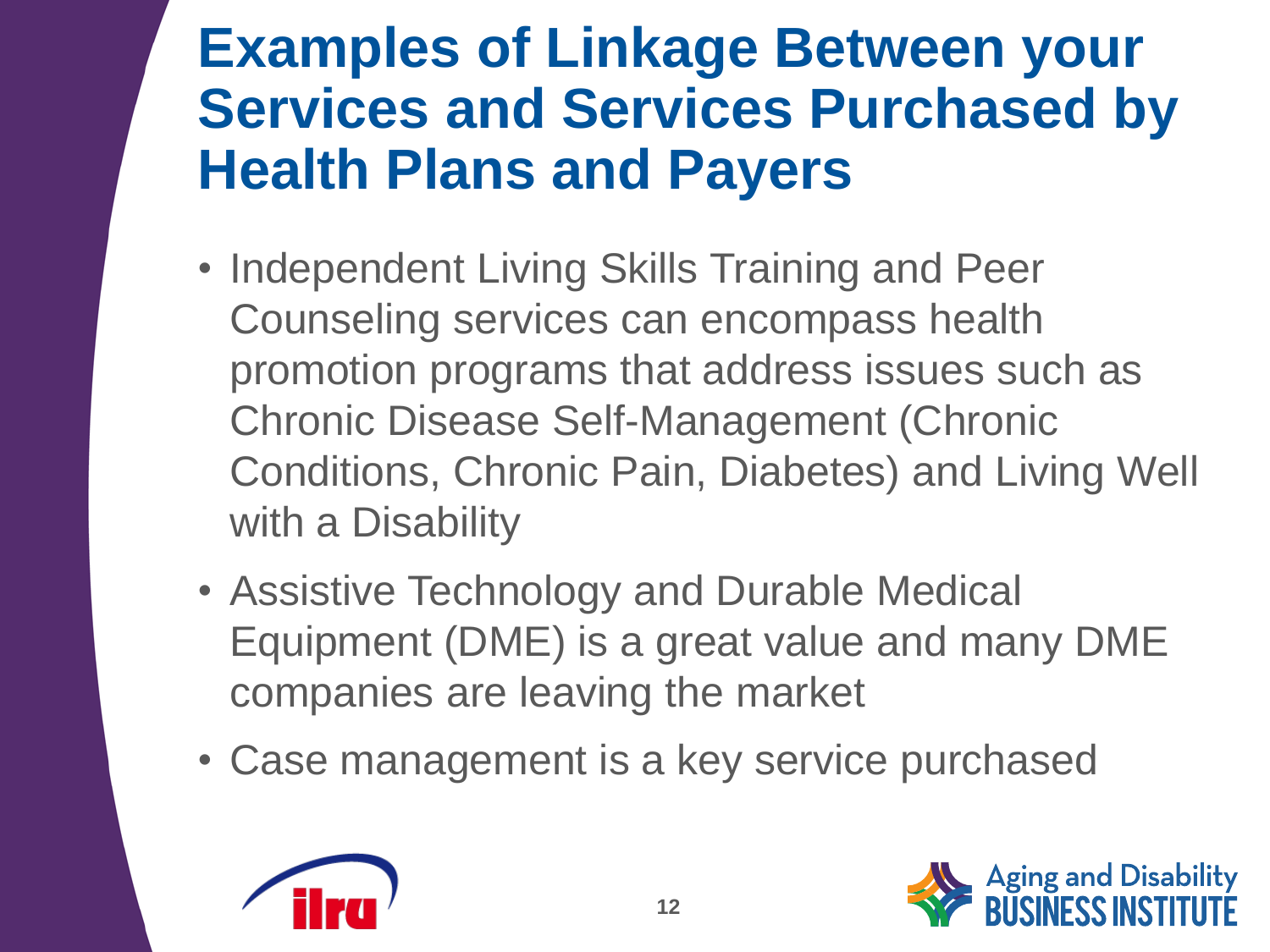#### **Marketing to Health Plans**

- Understand your CIL create a business plan to help identify services, strengths, weaknesses, competitors, etc.
- Develop a one page "sells sheet" on your services
- Focus on how you can impact health outcomes
- Consider value added services that would appeal to health plans (examples: community outreach and community service worker registries)
- Ask health plans and payers about their needs



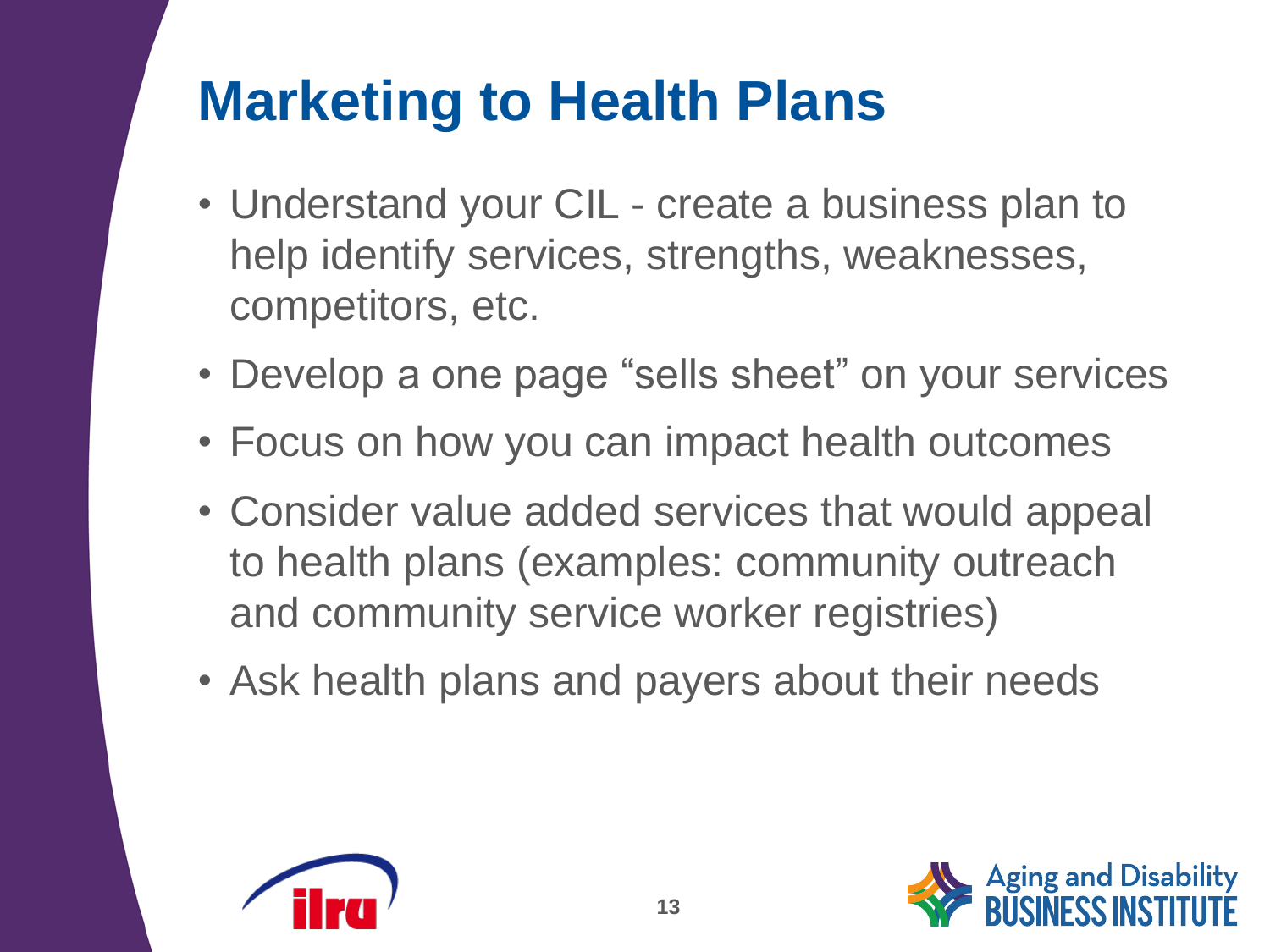#### **Marketing to Health Plans, cont'd**

- The whole approach of looking for fee-for-service or other payment arrangements requires a mind that can see opportunity
	- What is missing in your community or has your disability community voiced a need?
	- Is that impact such that others might pay to address it?
	- **How much would it cost you to fill that gap?**
- Knowing your costs and researching the current costs to health plans will put you in the entrepreneur seat



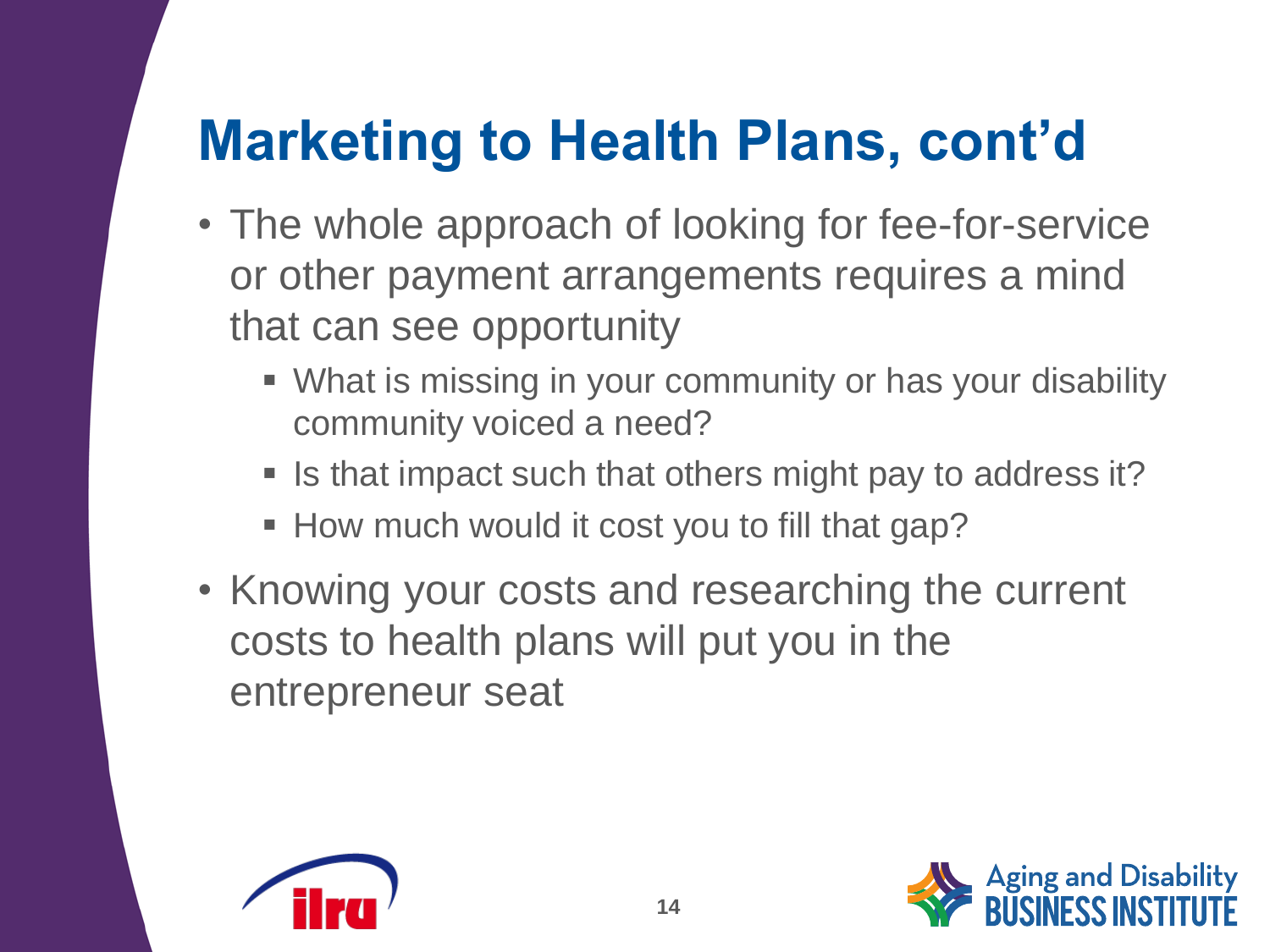## **Important Preparation Steps**

- Prepare to Expand Your Reach Making a Plan
- Prepare to Engage with Health Plans and Payers to Improve Health Outcomes
- Shift Organizational Perspective to Accommodate New Reimbursement Methodologies
- Determine Staffing for Working with Health Plans and Payers
- Understand Approaches of Case Management and Health Plans
- Establish or Join Contracting Partnerships or Networks
- Engage with State Agencies
- Demonstrate in Marketing How CIL Services Support Health **Outcomes**
- Secure Necessary Certifications and Licenses
- Develop Strategies to Track Progress Toward Goals



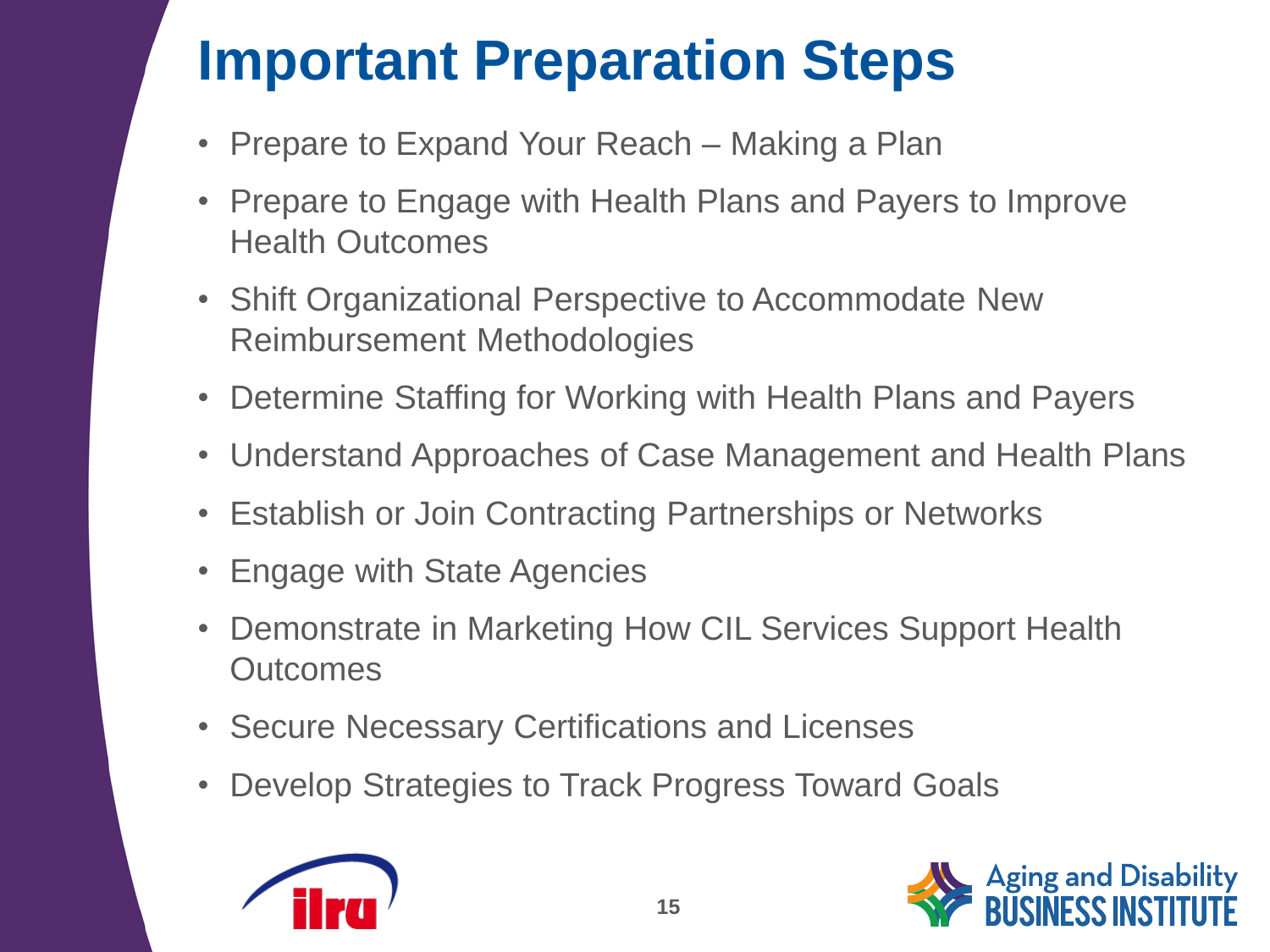### **Organizational Shifts**

- Shift in perspective to focus on business acumen
- Focus on your outcomes, not your processes
- Engage with state agencies
- Focus on health outcomes you can impact
- Accommodate new reimbursement methodologies
- Understand certification and licensure requirements
- Develop system to track and measure progress



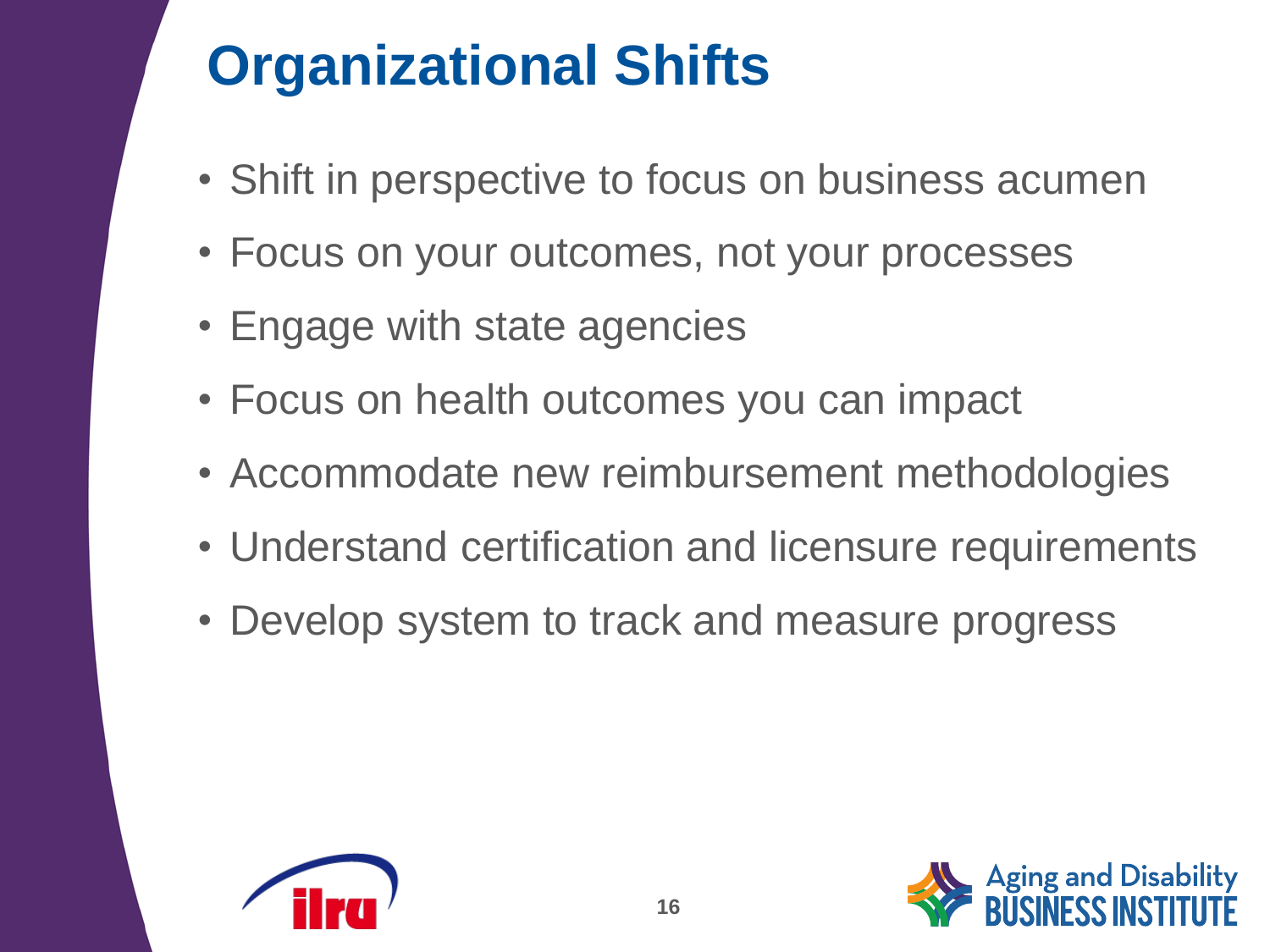## **Organizational Shifts, cont'd**

- Determine staffing needs (training of existing staff or securing new staff with needed skills)
- One staff member must be experienced in financial analysis/cost accounting
- Smaller CILs may have more challenges in hiring new staff, consider partnering with other CBOs for necessary skills
- Staff experienced with the healthcare environment can be an asset



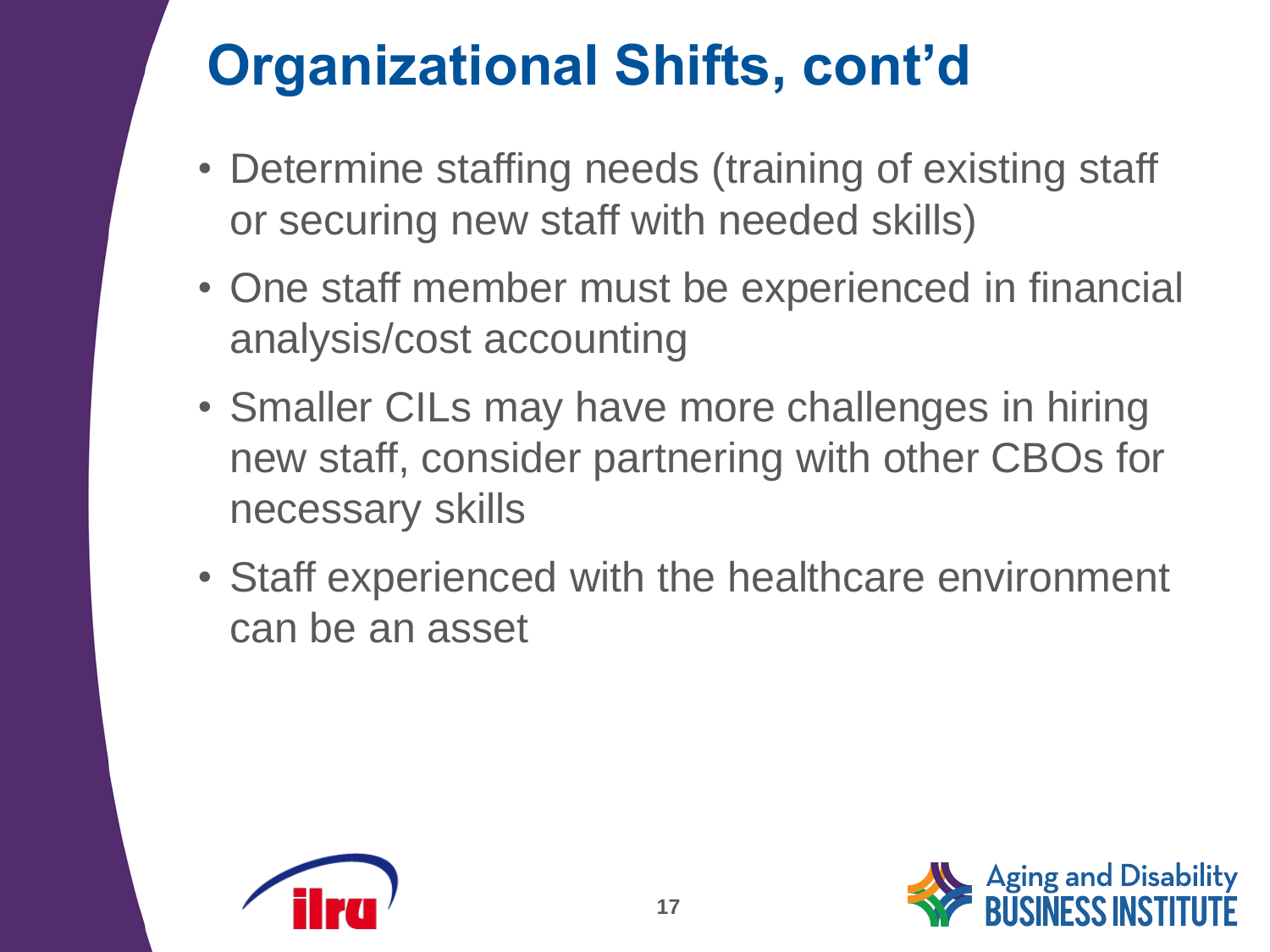#### **Where Can I Find the Guide?**

- [Placeholder for link to n4a webpage for guide]
- For questions about the "How to" Guide, contact ILRU at *[ilru@ilru.org.](mailto:ilru@ilru.org)*



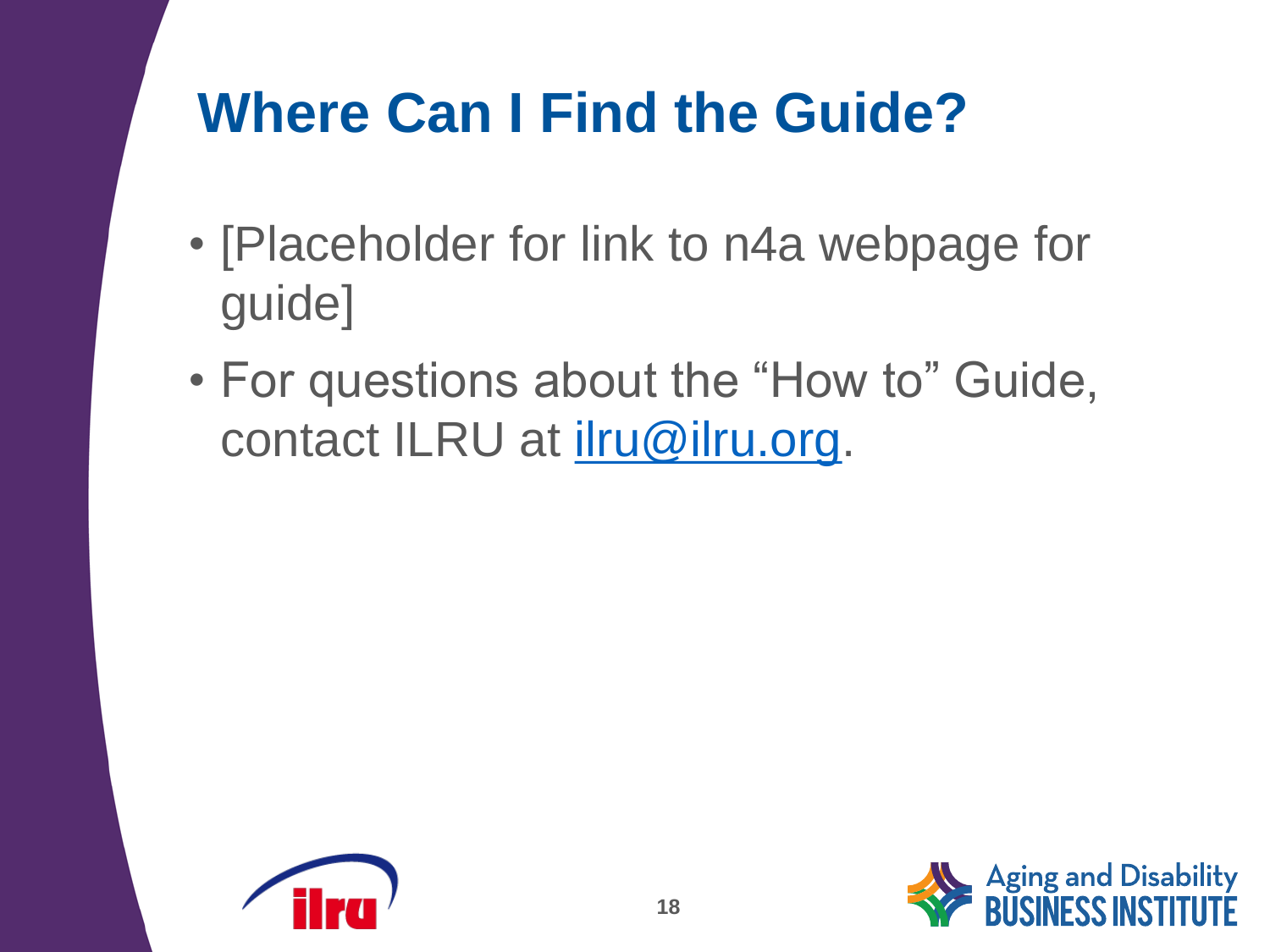#### **Questions & Answers: Please Submit Using the "Questions" Box**



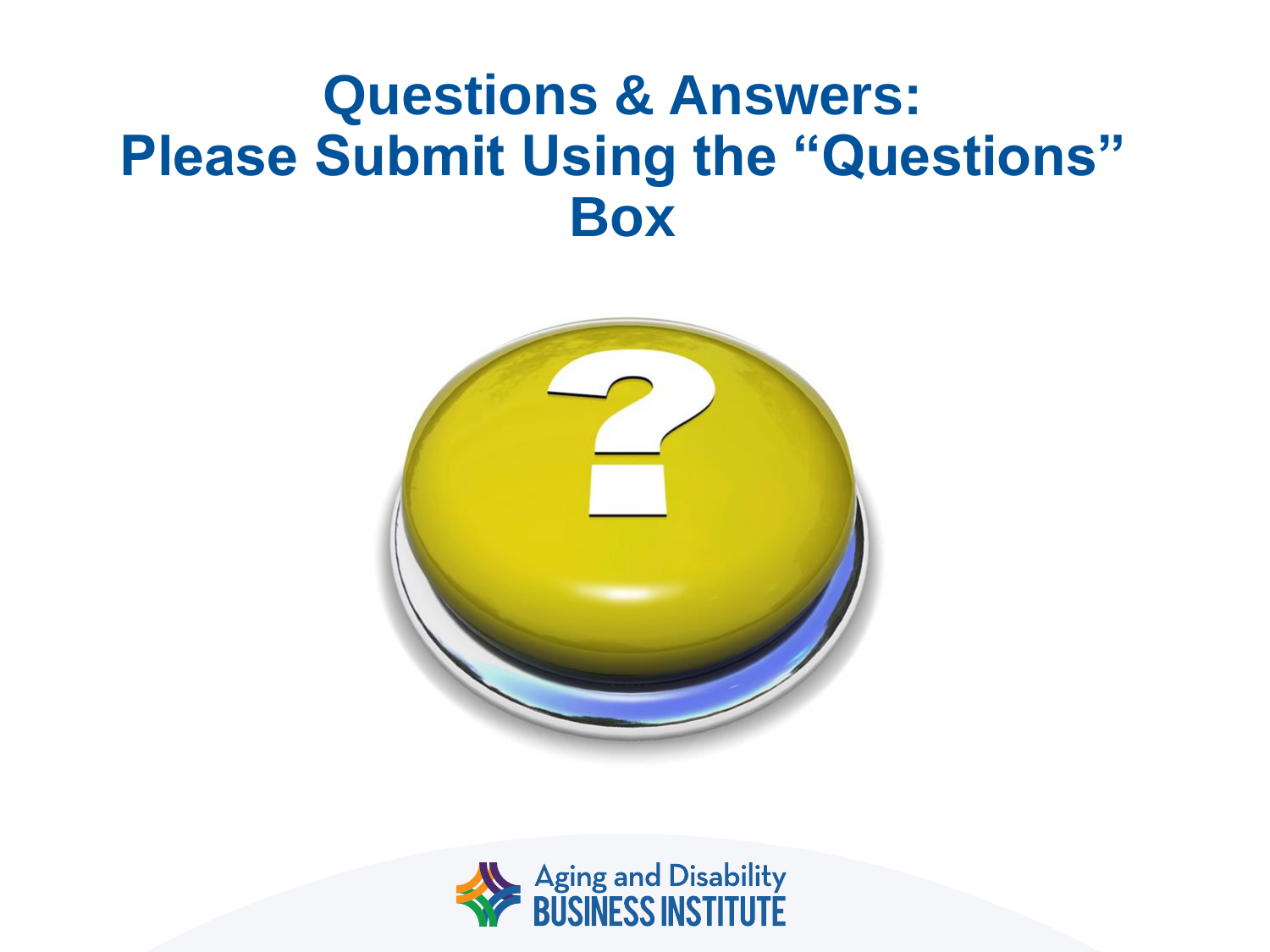# Please join us for future webinars in this series!

**Future webinars in this series will be posted on the ASA website. For questions, contact n4a at [placeholder for webpage for guide] or** 

**ILRU at [ilru@ilru.org](mailto:ilru@ilru.org)**